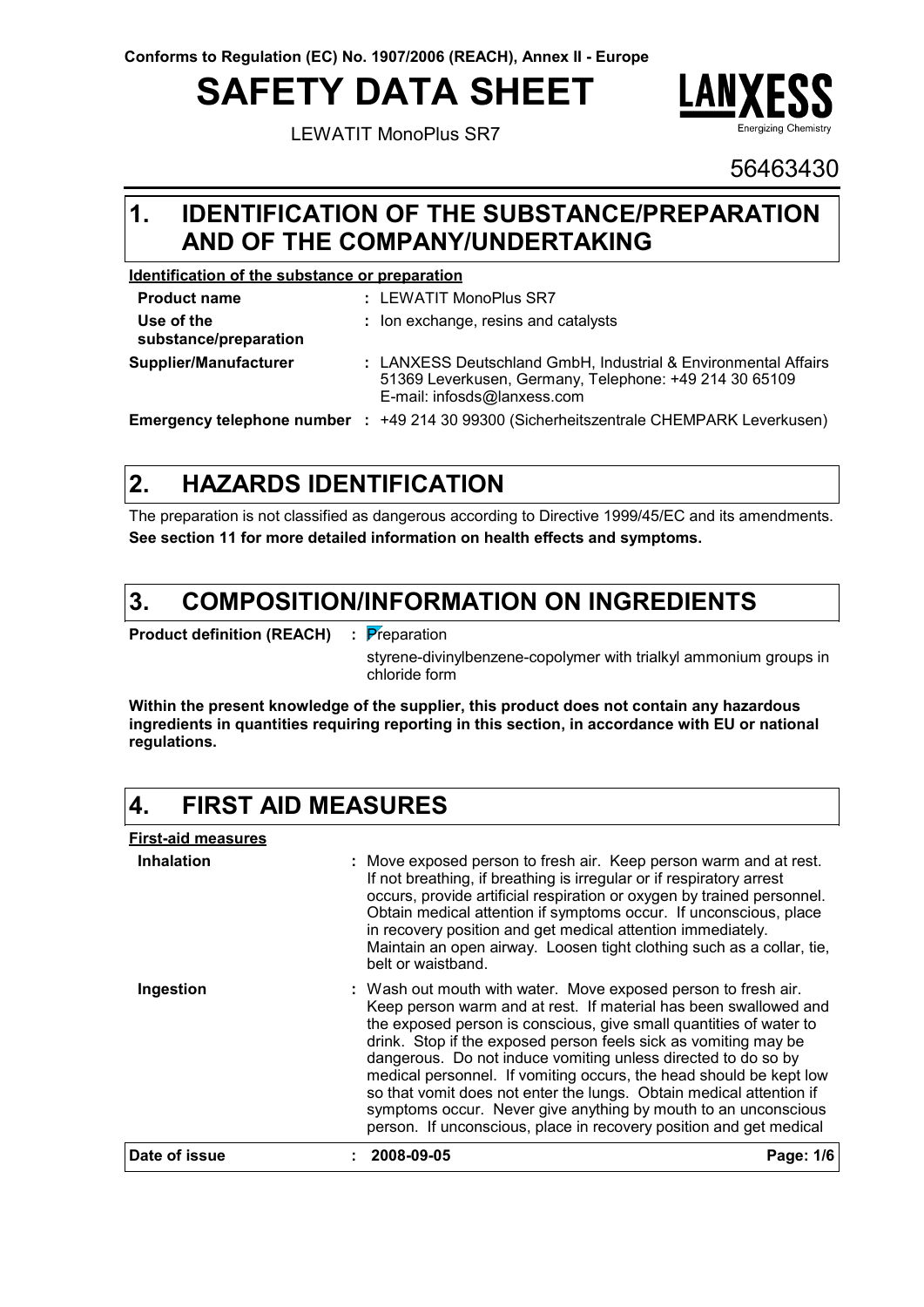|                     | attention immediately. Maintain an open airway. Loosen tight<br>clothing such as a collar, tie, belt or waistband.                                                                                                                        |
|---------------------|-------------------------------------------------------------------------------------------------------------------------------------------------------------------------------------------------------------------------------------------|
| <b>Skin contact</b> | : Flush contaminated skin with plenty of water. Remove<br>contaminated clothing and shoes. Obtain medical attention if<br>symptoms occur. Wash clothing before reuse. Clean shoes<br>thoroughly before reuse.                             |
| Eye contact         | : Immediately flush eyes with plenty of water, occasionally lifting the<br>upper and lower eyelids. Check for and remove any contact lenses.<br>Continue to rinse for at least 10 minutes. Get medical attention if<br>irritation occurs. |

**See section 11 for more detailed information on health effects and symptoms.**

# **5. FIRE-FIGHTING MEASURES**

| <b>Extinguishing media</b>                               |    |                                                                                                                                                                                                   |
|----------------------------------------------------------|----|---------------------------------------------------------------------------------------------------------------------------------------------------------------------------------------------------|
| <b>Suitable</b>                                          | ÷. | In case of fire, use water spray (fog), foam, dry chemical or $CO2$ .                                                                                                                             |
| Not suitable                                             |    | : None known.                                                                                                                                                                                     |
| Special exposure hazards                                 |    | : No specific fire or explosion hazard.                                                                                                                                                           |
|                                                          |    | Promptly isolate the scene by removing all persons from the vicinity<br>of the incident if there is a fire. No action shall be taken involving<br>any personal risk or without suitable training. |
| <b>Special protective</b><br>equipment for fire-fighters |    | : Fire-fighters should wear appropriate protective equipment and self-<br>contained breathing apparatus (SCBA) with a full face-piece<br>operated in positive pressure mode.                      |

### **6. ACCIDENTAL RELEASE MEASURES**

| <b>Personal precautions</b> | : No action shall be taken involving any personal risk or without<br>suitable training. Keep unnecessary and unprotected personnel<br>from entering. Provide adequate ventilation. Put on appropriate<br>personal protective equipment (see section 8). Hazard of slipping on<br>spilt product.                                                         |
|-----------------------------|---------------------------------------------------------------------------------------------------------------------------------------------------------------------------------------------------------------------------------------------------------------------------------------------------------------------------------------------------------|
|                             | <b>Environmental precautions</b> : Avoid dispersal of spilt material and runoff and contact with soil,<br>waterways, drains and sewers. Inform the relevant authorities if the<br>product has caused environmental pollution (sewers, waterways, soil<br>or air).                                                                                       |
| Large spill                 | : Move containers from spill area. Prevent entry into sewers, water<br>courses, basements or confined areas. Vacuum or sweep up<br>material and place in a designated, labelled waste container.<br>Dispose of via a licensed waste disposal contractor. Note: see<br>section 1 for emergency contact information and section 13 for<br>waste disposal. |
| <b>Small spill</b>          | : Move containers from spill area. Vacuum or sweep up material and<br>place in a designated, labelled waste container. Dispose of via a<br>licensed waste disposal contractor.                                                                                                                                                                          |

|  | Date of issue |
|--|---------------|
|--|---------------|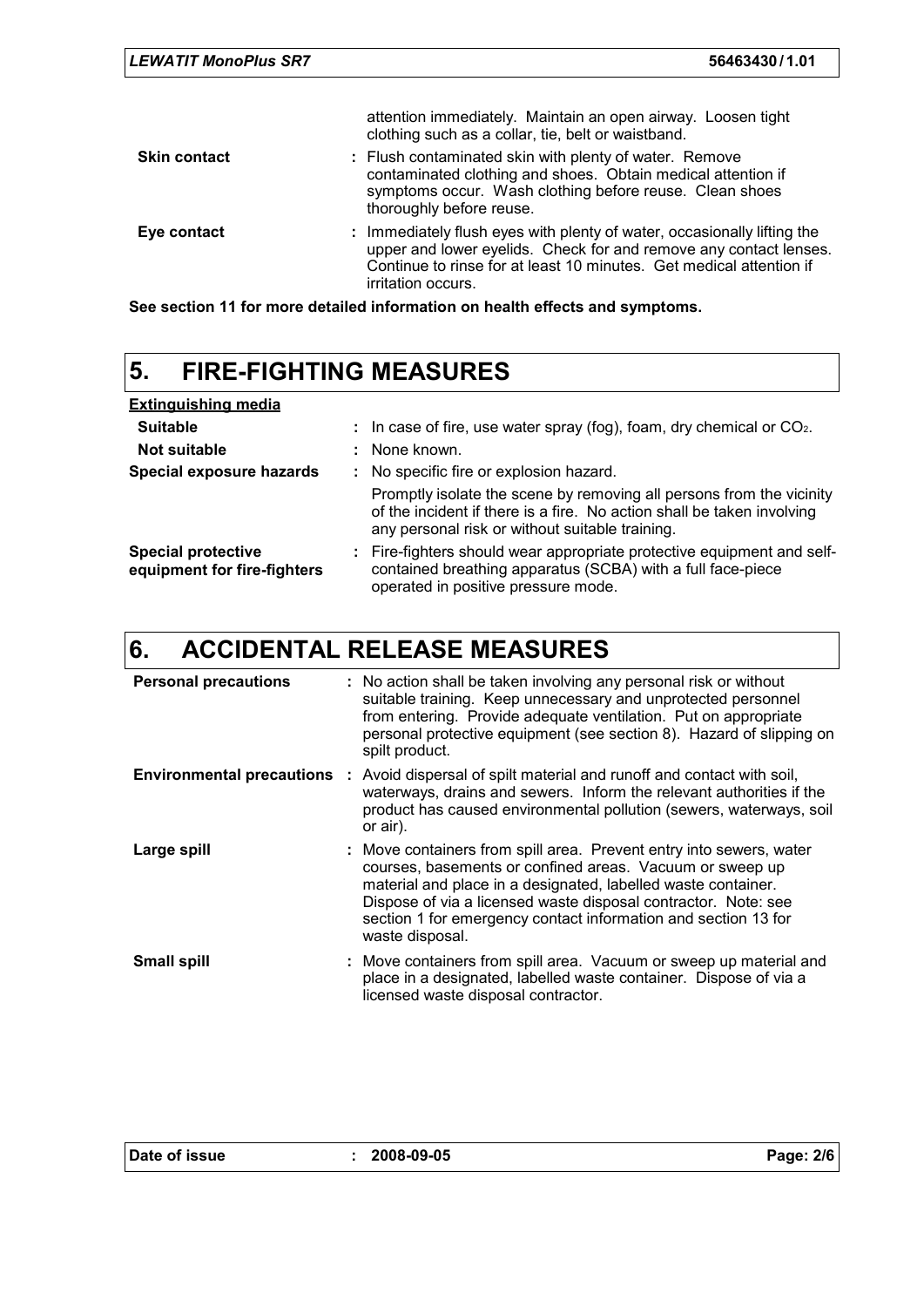### **7. HANDLING AND STORAGE**

| <b>Handling</b>            | : Put on appropriate personal protective equipment (see section 8).<br>Eating, drinking and smoking should be prohibited in areas where<br>this material is handled, stored and processed. Workers should<br>wash hands and face before eating, drinking and smoking. Do not<br>ingest. Avoid contact with eyes, skin and clothing. Keep in the<br>original container or an approved alternative made from a<br>compatible material, kept tightly closed when not in use. Empty<br>containers retain product residue and can be hazardous.                                                              |
|----------------------------|---------------------------------------------------------------------------------------------------------------------------------------------------------------------------------------------------------------------------------------------------------------------------------------------------------------------------------------------------------------------------------------------------------------------------------------------------------------------------------------------------------------------------------------------------------------------------------------------------------|
| <b>Storage</b>             | : Store between the following temperatures: -20 to $40^{\circ}$ C (-4 to<br>104°F). Store in accordance with local regulations. Store in original<br>container protected from direct sunlight in a dry, cool and well-<br>ventilated area, away from incompatible materials (see section 10)<br>and food and drink. Keep container tightly closed and sealed until<br>ready for use. Containers that have been opened must be carefully<br>resealed and kept upright to prevent leakage. Do not store in<br>unlabelled containers. Use appropriate containment to avoid<br>environmental contamination. |
| <b>Packaging materials</b> |                                                                                                                                                                                                                                                                                                                                                                                                                                                                                                                                                                                                         |
| <b>Recommended</b>         | : Use original container.                                                                                                                                                                                                                                                                                                                                                                                                                                                                                                                                                                               |
| <b>Remarks</b>             | Take precautionary measures against electrostatic discharges.                                                                                                                                                                                                                                                                                                                                                                                                                                                                                                                                           |

### **8. EXPOSURE CONTROLS/PERSONAL PROTECTION**

| <b>Exposure limit values</b> | : Not available. |
|------------------------------|------------------|
|                              |                  |

**Recommended monitoring procedures :** If this product contains ingredients with exposure limits, personal, workplace atmosphere or biological monitoring may be required to determine the effectiveness of the ventilation or other control measures and/or the necessity to use respiratory protective equipment. Reference should be made to European Standard EN 689 for methods for the assessment of exposure by inhalation to chemical agents and national guidance documents for methods for the determination of hazardous substances.

### **Risk management measures**

| <b>Occupational exposure controls</b> |                                                                                                                                                                                                                                                                                                                               |  |
|---------------------------------------|-------------------------------------------------------------------------------------------------------------------------------------------------------------------------------------------------------------------------------------------------------------------------------------------------------------------------------|--|
| <b>Technical measures</b>             | : If this product contains ingredients with exposure limits, use process<br>enclosures, local exhaust ventilation or other engineering controls to<br>keep worker exposure below any recommended or statutory limits.                                                                                                         |  |
| <b>Personal protection measures</b>   |                                                                                                                                                                                                                                                                                                                               |  |
| <b>Respiratory protection</b>         | : Use a properly fitted, air-purifying or air-fed respirator complying<br>with an approved standard if a risk assessment indicates this is<br>necessary. Respirator selection must be based on known or<br>anticipated exposure levels, the hazards of the product and the safe<br>working limits of the selected respirator. |  |

| Date of issue |  |
|---------------|--|
|---------------|--|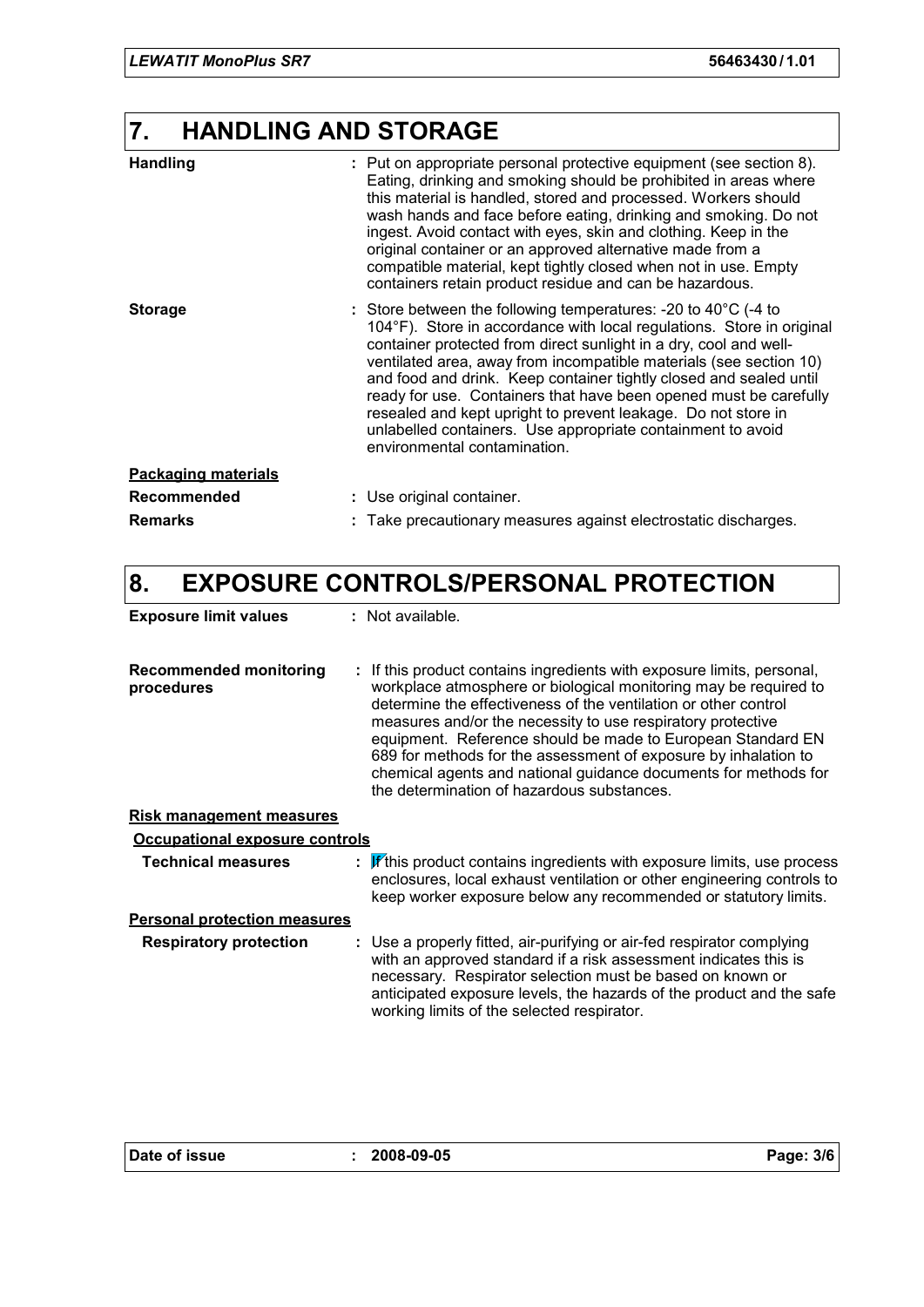|  | <b>LEWATIT MonoPlus SR7</b> | 56463430/1.01 |
|--|-----------------------------|---------------|
|--|-----------------------------|---------------|

| <b>Hand protection</b>                 | : Chemical-resistant, impervious gloves complying with an approved<br>standard should be worn at all times when handling chemical<br>products if a risk assessment indicates this is necessary. After<br>contamination with product change the gloves immediately and<br>dispose of them according to relevant national and local regulations<br><1 hours (breakthrough time): PVC, nitrile rubber, Polychloroprene<br>- CR |
|----------------------------------------|-----------------------------------------------------------------------------------------------------------------------------------------------------------------------------------------------------------------------------------------------------------------------------------------------------------------------------------------------------------------------------------------------------------------------------|
| Eye protection                         | : Safety eyewear complying with an approved standard should be<br>used when a risk assessment indicates this is necessary to avoid<br>exposure to liquid splashes, mists, gases or dusts.<br>Recommended: safety glasses with side-shields                                                                                                                                                                                  |
| <b>Skin protection</b>                 | : Personal protective equipment for the body should be selected<br>based on the task being performed and the risks involved and<br>should be approved by a specialist before handling this product.                                                                                                                                                                                                                         |
| <b>Hygiene measures</b>                | : Wash hands, forearms and face thoroughly after handling chemical<br>products, before eating, smoking and using the lavatory and at the<br>end of the working period. Appropriate techniques should be used<br>to remove potentially contaminated clothing. Wash contaminated<br>clothing before reusing. Ensure that eyewash stations and safety<br>showers are close to the workstation location.                        |
| <b>Environmental exposure controls</b> |                                                                                                                                                                                                                                                                                                                                                                                                                             |
| <b>Technical measures</b>              | : Emissions from ventilation or work process equipment should be                                                                                                                                                                                                                                                                                                                                                            |

| Technical measures | : Emissions from ventilation or work process equipment should be<br>checked to ensure they comply with the requirements of<br>environmental protection legislation. In some cases, fume<br>scrubbers, filters or engineering modifications to the process<br>equipment will be necessary to reduce emissions to acceptable<br>levels. |  |
|--------------------|---------------------------------------------------------------------------------------------------------------------------------------------------------------------------------------------------------------------------------------------------------------------------------------------------------------------------------------|--|
|                    |                                                                                                                                                                                                                                                                                                                                       |  |

#### **PHYSICAL AND CHEMICAL PROPERTIES 9.**

### **Physical state**  $\qquad \qquad$ : Solid. [beads] **Odour** : Characteristic. [Slight] **pH Colour Colour :** White to yellowish. opaque **Colour** 3 to 7 [Conc. (% w/w): 10%] **: General information Appearance Important health, safety and environmental information Solubility :** Insoluble in the following materials: cold water **Density :** 1.1 kg/L (20 °C)

## **10. STABILITY AND REACTIVITY**

| <b>Stability</b>        | : The product is stable.                                |
|-------------------------|---------------------------------------------------------|
| Hazardous decomposition | : Under normal conditions of storage and use, hazardous |
| products                | decomposition products should not be produced.          |

| Date of issue |  |
|---------------|--|
|---------------|--|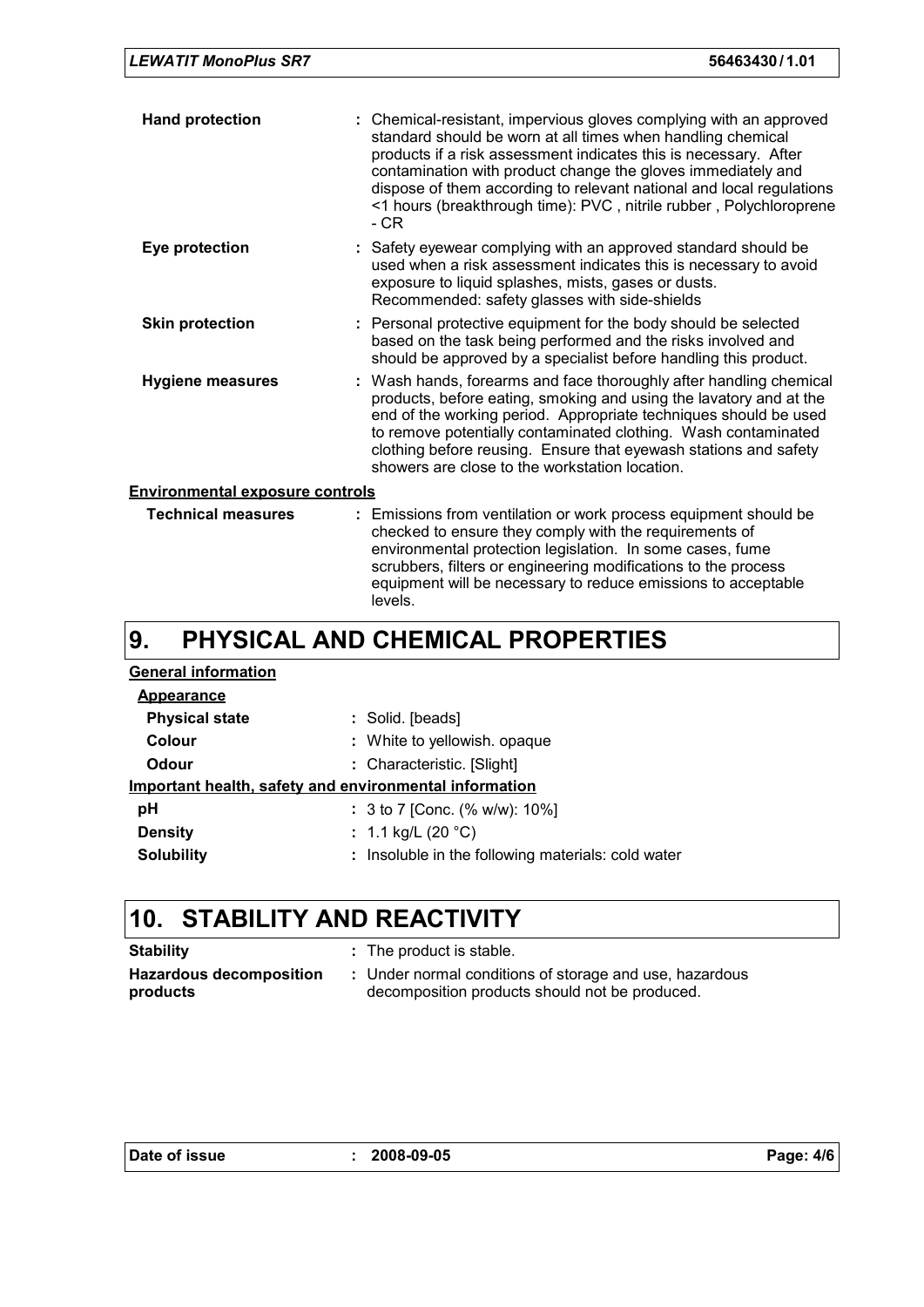### **11. TOXICOLOGICAL INFORMATION**

### **Acute toxicity**

| <b>Product/ingredient</b><br>name          | <b>Result</b>     | <b>Species</b> | <b>Dose</b>    | <b>Exposure</b>                                           | Test |  |  |
|--------------------------------------------|-------------------|----------------|----------------|-----------------------------------------------------------|------|--|--|
| <b>LEWATIT MonoPlus</b><br>SR <sub>7</sub> | *<br>LD50<br>Oral | Rat            | >5000<br>mg/kg | $\qquad \qquad \blacksquare$                              |      |  |  |
| *Test results on an analogous product      |                   |                |                |                                                           |      |  |  |
| <u><b>Irritation/Corrosion</b></u>         |                   |                |                |                                                           |      |  |  |
| <b>Skin</b>                                |                   |                |                | : Mon-irritating . * Test results on an analogous product |      |  |  |
| <b>Eyes</b>                                |                   |                |                | : Mon-irritating . * Test results on an analogous product |      |  |  |

# **12. ECOLOGICAL INFORMATION**

**Remarks :**

Because of the insolubility of the substance in water there are no data available on its toxicity in the aqueous environment.

### **13. DISPOSAL CONSIDERATIONS**

| <b>Methods of disposal</b> | : Examine possibilities for re-utilisation. Product residues and<br>uncleaned empty containers should be packaged, sealed, labelled,<br>and disposed of or recycled according to relevant national and local<br>regulations. Where large quantities are concerned, consult the<br>supplier. When uncleaned empty containers are passed on, the<br>recipient must be warned of any possible hazard that may be<br>caused by residues. For disposal within the EC, the appropriate<br>code according to the European Waste List (EWL) should be used.<br>It is among the tasks of the polluter to assign the waste to waste<br>codes specific to industrial sectors and processes according to the<br>European Waste List (EWL). |
|----------------------------|--------------------------------------------------------------------------------------------------------------------------------------------------------------------------------------------------------------------------------------------------------------------------------------------------------------------------------------------------------------------------------------------------------------------------------------------------------------------------------------------------------------------------------------------------------------------------------------------------------------------------------------------------------------------------------------------------------------------------------|
| <b>Hazardous waste</b>     | : Within the present knowledge of the supplier, this product is not<br>regarded as hazardous waste, as defined by EU Directive                                                                                                                                                                                                                                                                                                                                                                                                                                                                                                                                                                                                 |

91/689/EEC.

| 14.<br><b>TRANSPORT INFORMATION</b> |                          |                      |              |    |       |                                  |
|-------------------------------------|--------------------------|----------------------|--------------|----|-------|----------------------------------|
| <b>Regulation</b>                   | <b>UN</b><br>number      | Proper shipping name | <b>Class</b> | PG | Label | <b>Additional</b><br>information |
| <b>ADR/RID</b>                      | $\overline{\phantom{0}}$ |                      |              |    |       | Not regulated.                   |
| <b>GGVSE</b>                        | $\qquad \qquad -$        |                      |              |    |       | Not regulated.                   |
| <b>ADNR</b>                         | ۰                        |                      |              |    |       | Not regulated.                   |
| <b>IMDG</b>                         | $\overline{\phantom{0}}$ | $\overline{V}$       |              |    |       | Not regulated.                   |
| Date of issue                       |                          | 2008-09-05           |              |    |       | Page: 5/6                        |